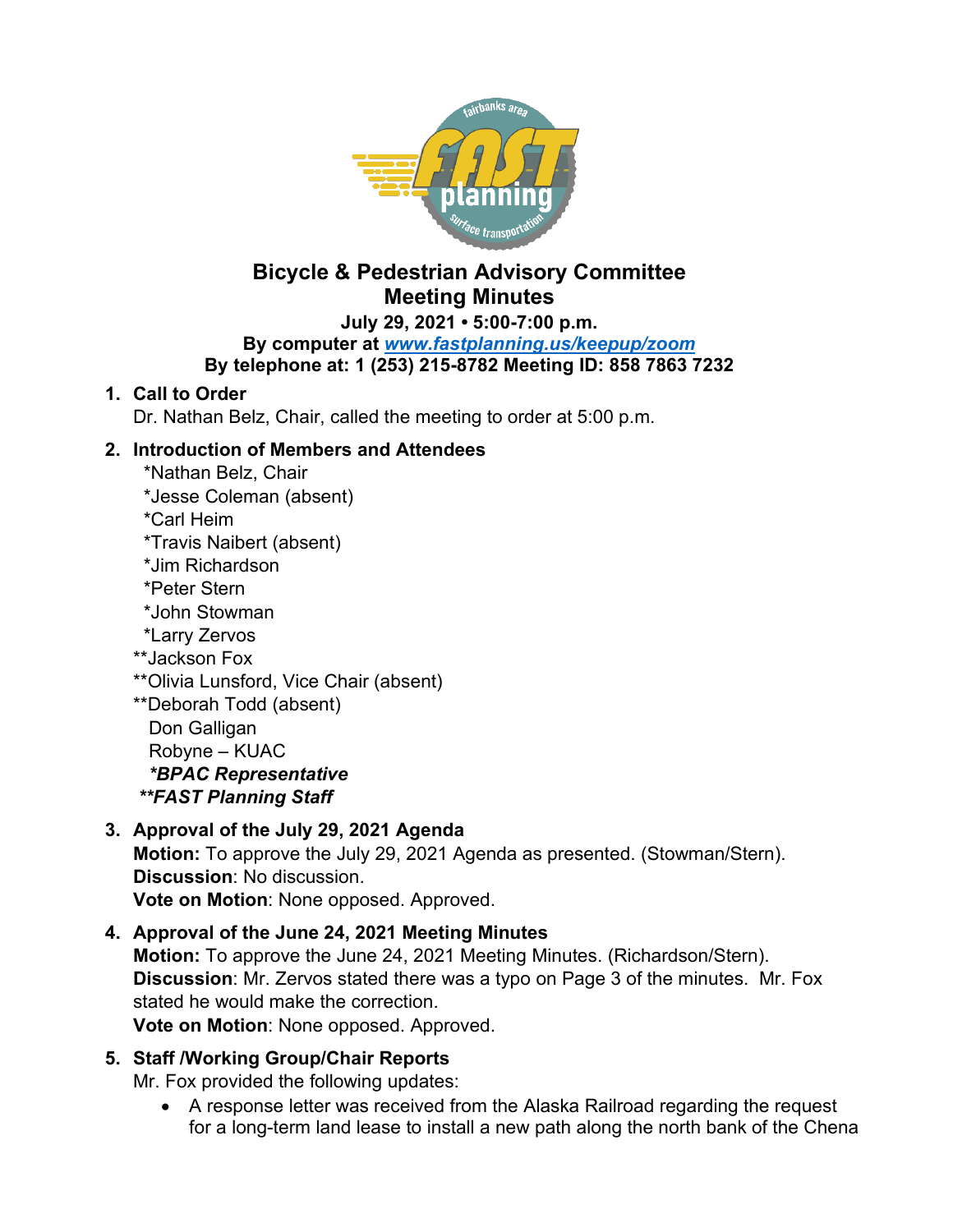River from the footbridge near Pioneer Park going west to Chena Landings Loop Road. Mr. Fox explained that there were two main issues that would have to be resolved before the agreement was granted. The first issue was that the Railroad wanted the City of Fairbanks or the Borough to sign a maintenance agreement to take care of that path, and the second issue was that the Railroad's preferred payment would be a lump sum amount based on the fair market value of the long-term lease. A copy of the Railroad's letter was sent to both Mayor Ward and Mayor Matherly.

• The FAST Improvement Program Project priorities for construction in 2022 chosen by the Bicycle/Pedestrian Advisory Committee were recommended by the Technical Committee for approval and by the Policy Board with one change. The change recommended the South Cushman Extension Project which added a new gravel surface from Northland Wood to the Levee and was felt to be a higher priority than the 2<sup>nd</sup> Dog Park Access Road so one was moved up and one was moved down. The Policy Board agreed with that motion and Mayor Ward spoke with Parks and Recreation staff and concluded that he was also in support of the South Cushman Extension over the 2<sup>nd</sup> Avenue Dog Park Access Road. The outcome of the proposal that was accepted included the main priorities of: Dunbar Avenue, North Pole Driveway Aprons, Phillips Field Road from University Avenue to the cul de sac, and the South Cushman Extension with the worst section of the Mitchell Expressway Path, the 2<sup>nd</sup> Avenue Dog Park Access Road, and Pratt Avenue listed as contingency projects should funds become available.

#### **6. Public Comment Period**

**Don Galligan, Fairbanks North Star Borough Community Planning**, commented that the Borough was responsible for Local Planning Authority Approval which meant that DOT brought projects it had that were within the Borough before the Borough Planning Commission and Borough Assembly for review and approval depending on the scope and scale of the project. Mr. Galligan stated that he had received a request for Local Planning Authority Approval from DOT&PF for the Richardson Highway Milepost 359 Railroad Grade Separated Facility which raised the highway over the railroad crossing on the Richardson and separated the grade so there was no possibility of conflicts with trains. Mr. Galligan commented that he read that they were also planning to construct a mile of the pathway that went between the north end of Badger Road and the Steese Highway. Mr. Galligan explained that as he read the Design Study Report he found something that he thought might be problematic. Mr. Galligan read the portion of the text in the Design Study Report (DSR) which stated, *"The proposed multi-use pathway will add 0.65 lane miles of maintenance responsibility. DOT&PF Maintenance & Operations does not maintain separated pathways in the winter and does not plan on maintaining the proposed multi-use pathway for this project in the winter either."*

Mr. Galligan explained that he responded by email as follows: *"Perhaps that would be the case if it were put in without connections, but it was my understanding that once this project was completed either simultaneously or perhaps the following year, the pathway from Badger to Steese was going to be constructed. "At that time there would need to be a maintenance authority for the improvement. For this to say that Maintenance and Operations does not maintain separated pathways is incorrect. As a matter of fact, within the urban area, FAST Planning is putting together winter maintenance priorities for DOT and other agencies responsible for maintenance to help prioritize where they*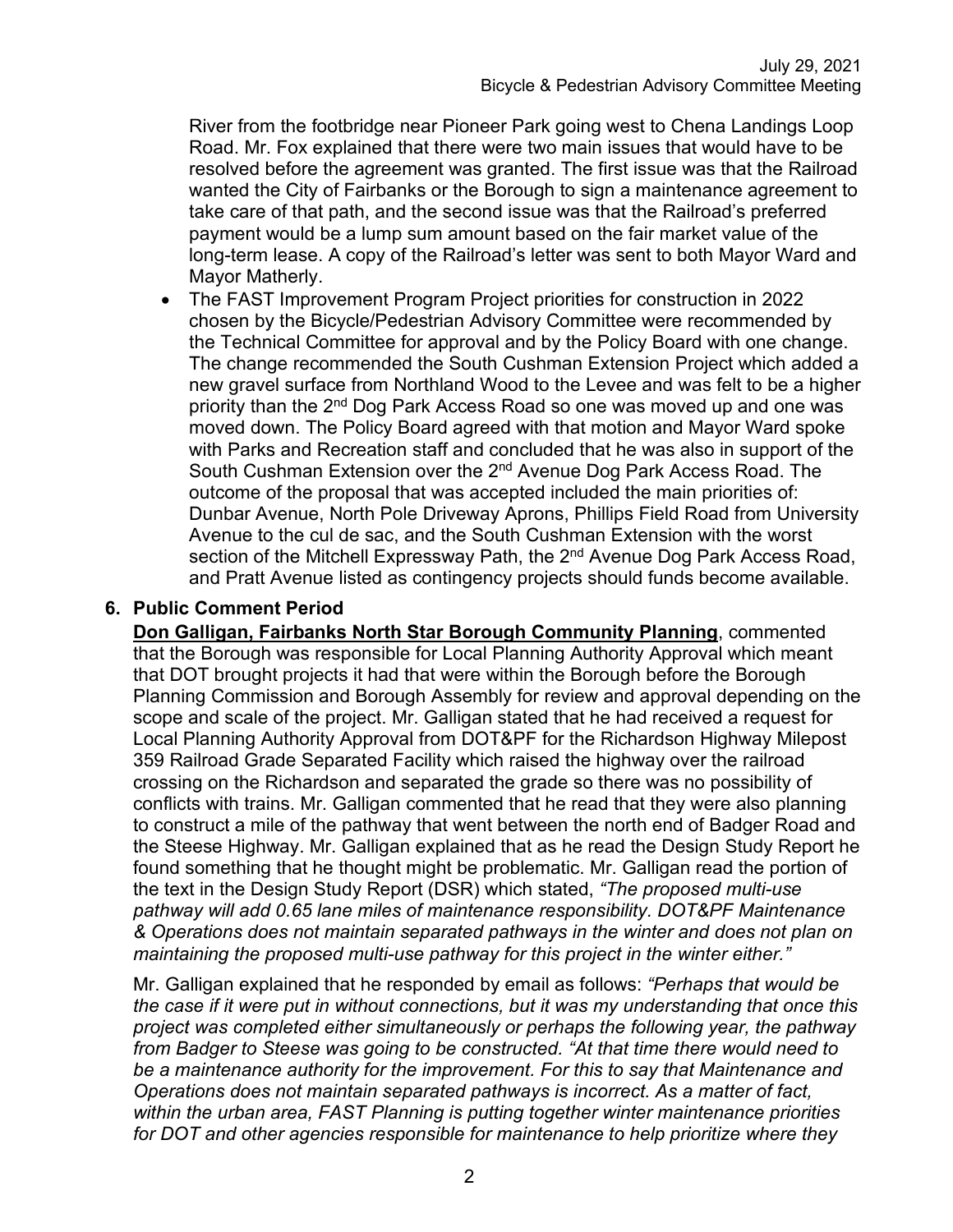*should clear first, second, etc. Dan Schacher is on the Winter Maintenance Forum that has requested these priorities for snow removal. I've not known DOT to propose a new facility and then turn around and say they won't maintain it. That seems counterintuitive from the experiences I've had with DOT Maintenance. If you could follow up and let me know if that was an error or perhaps overstated that would be great."*

Mr. Galligan stated that the response he received from DOT was as follows: *"Don, the statement in the DSR is correct. Currently due to budget constraints, Maintenance & Operations has indicated that they currently do not maintain other separated paths in the winter (Badger Road was given as an example) and therefore, they do not plan on maintaining this one in the winter as well. The statement in the DSR does not state or imply that we do not maintain separated pathways. It states that similar to other separated pathways there will be limited maintenance for this pathway. I hope this clarifies the statement."*

Mr. Galligan commented that this was the problem in a nutshell. Mr. Galligan commented that there was this important connection that was being made and DOT was saying that they were not going to maintain it. Mr. Galligan stated that a connection between Fairbanks and North Pole was very important. Mr. Galligan stated that he did not know if they wanted to put together a resolution or something about this, but thought it was an important issue to bring to their attention and get their attention.

Mr. Stern asked what the implications were if this were left in the DSR and if that meant that in the future they did not intend to maintain separated paths.

Mr. Galligan stated that currently DOT did not plan to eliminate this language and he thought that he thought it was irresponsible to build facilities and then say that they were not going to maintain them.

Mr. Galligan stated that he thought that they needed to have a public hearing about this because he thought that the Planning Commission was going to have an issue with this idea that if they built it but said they were not going to maintain it.

Mr. Heim stated that he thought that was in reference to that 0.6 miles and was pretty sure that this was just misstated in the Design Study Report and asked when and who had signed it.

Mr. Galligan stated that it was signed in March of 2021 by James McCurtain.

Mr. Heim stated that was probably just a mistake. Mr. Heim stated that the way he understood it was that they were just saying that they were not going to maintain it until the Richardson Highway Bike Path came along. Mr. Heim recommended that Mr. Galligan ask them to clarify the statement because they maintained all the stuff they built.

Mr. Galligan stated that his email to Colleen Ackiss stated that this might be the case now but once that connection was made that statement in the DSR was incorrect, but Ms. Ackiss stated that the statement was correct, and they did not plan on maintaining this one in the winter as well.

Mr. Heim stated that it sounded to him like someone might have misspoken, but maybe not.

Mr. Galligan stated that he would hate to have a miscommunication result in a misunderstanding and asked Mr. Heim if he had any advice on how to proceed.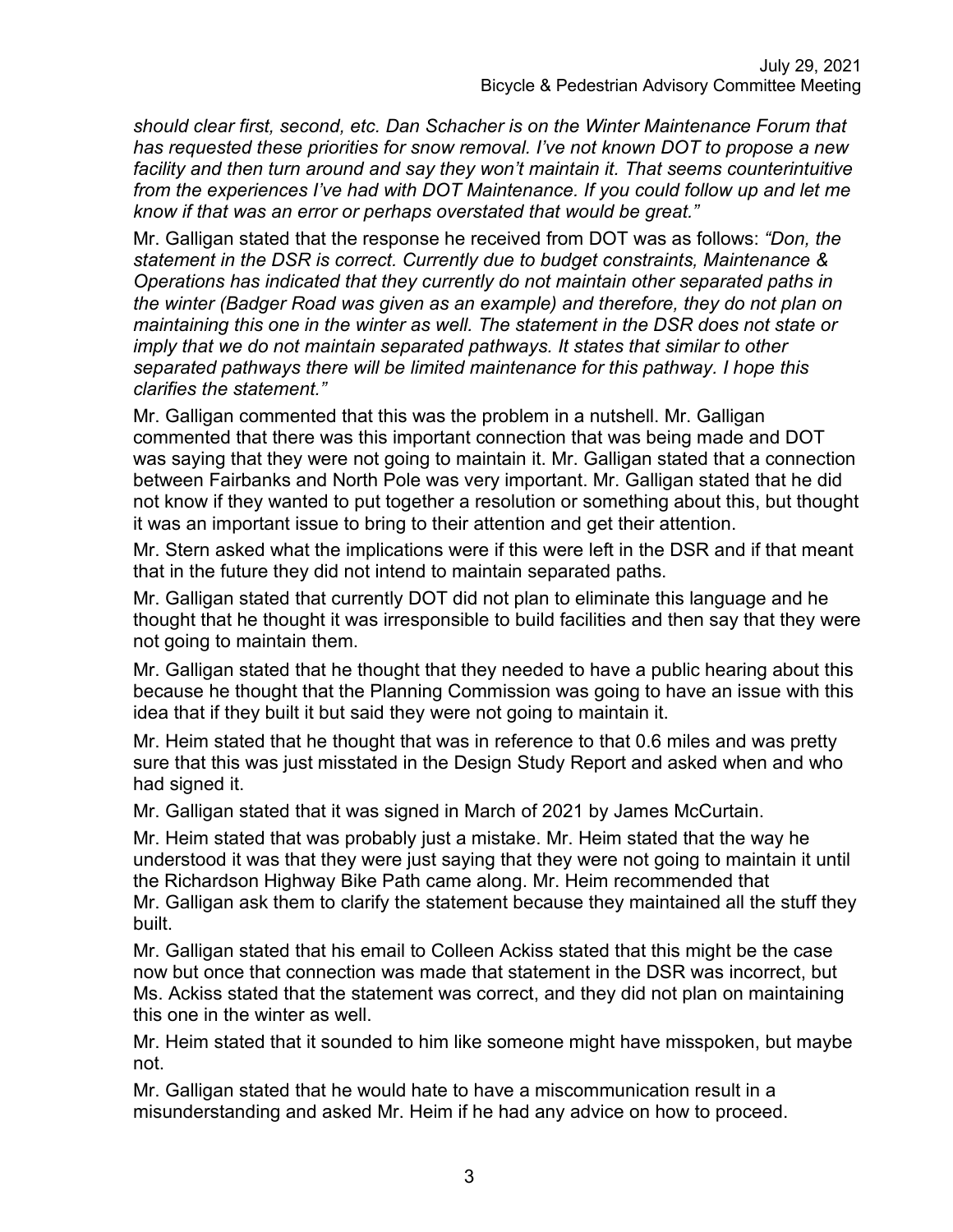Mr. Heim stated that he would sort it out and get back with him. Mr. Heim stated that they could modify the DSR if that was the case.

Dr. Belz stated that Mr. Galligan made a good point in that they had gone through the exercise of prioritizing the facilities that they wanted to be maintained and wondered if the BPAC should rank this project in the prioritization and if it ranked high, his expectation would be that the entity responsible for maintaining it would do so.

Mr. Heim stated that this was CH2M Hill and was probably just an oversight.

#### **7. Old Business**

### **a. Mapping of Priority Routes for Non-Motorized Facilities (Action Item)**

- *Review of online map of prioritized routes and latest adjustments by Committee work group, and recommendation to Seasonal Mobility Task Force for incorporation into Mobility Recommendations Report Update*
- *View map at<https://arcg.is/1T4eXe0>*

Mr. Fox explained that the meeting packet included information that the BPAC had already seen previously showing the map with priority routes for winter maintenance of non-motorized facilities. Mr. Fox stated that the hope was to have a motion from the BPAC to recommend moving the map forward to the Seasonal Mobility Task Force for their approval.

**Public Comment**: No public comment.

**Motion**: To forward the Draft Priority Route Map [for winter maintenance of nonmotorized facilities] to the Seasonal Mobility Task Force for their consideration. (Zervos/Stern).

**Discussion**: No further discussion.

**Vote on Motion**: None opposed. Approved.

#### **b. Cycling Education – Smart Cycling Courses/FAST PSA Video**

Mr. Fox explained that Ms. Coleman was absent from the meeting so he thought they should postpone the item to the August meeting.

**Motion**: To postpone "Cycling Education" to the August Agenda. (Richardson/Heim).

**Discussion**: No further discussion.

**Vote on Motion**: None opposed. Approved.

#### **8. New Business**

#### **a. Mobility Recommendations Report Update**

• *Review of updates to Report for winter maintenance performance guidelines and implementation plan by Seasonal Mobility Task Force*

Mr. Fox explained that based at the June meeting of the Seasonal Mobility Task Force a number of revisions were made to the Mobility Recommendations Report and they wanted to list the accomplishments that were made as well as new recommendations for the future which were included in the meeting packet. Mr. Fox stated that the recommendations would be looked at further at the August meeting.

#### **b. Annual Bicycle & Pedestrian Count Program**

• *Review of 2011-2021 data and trends*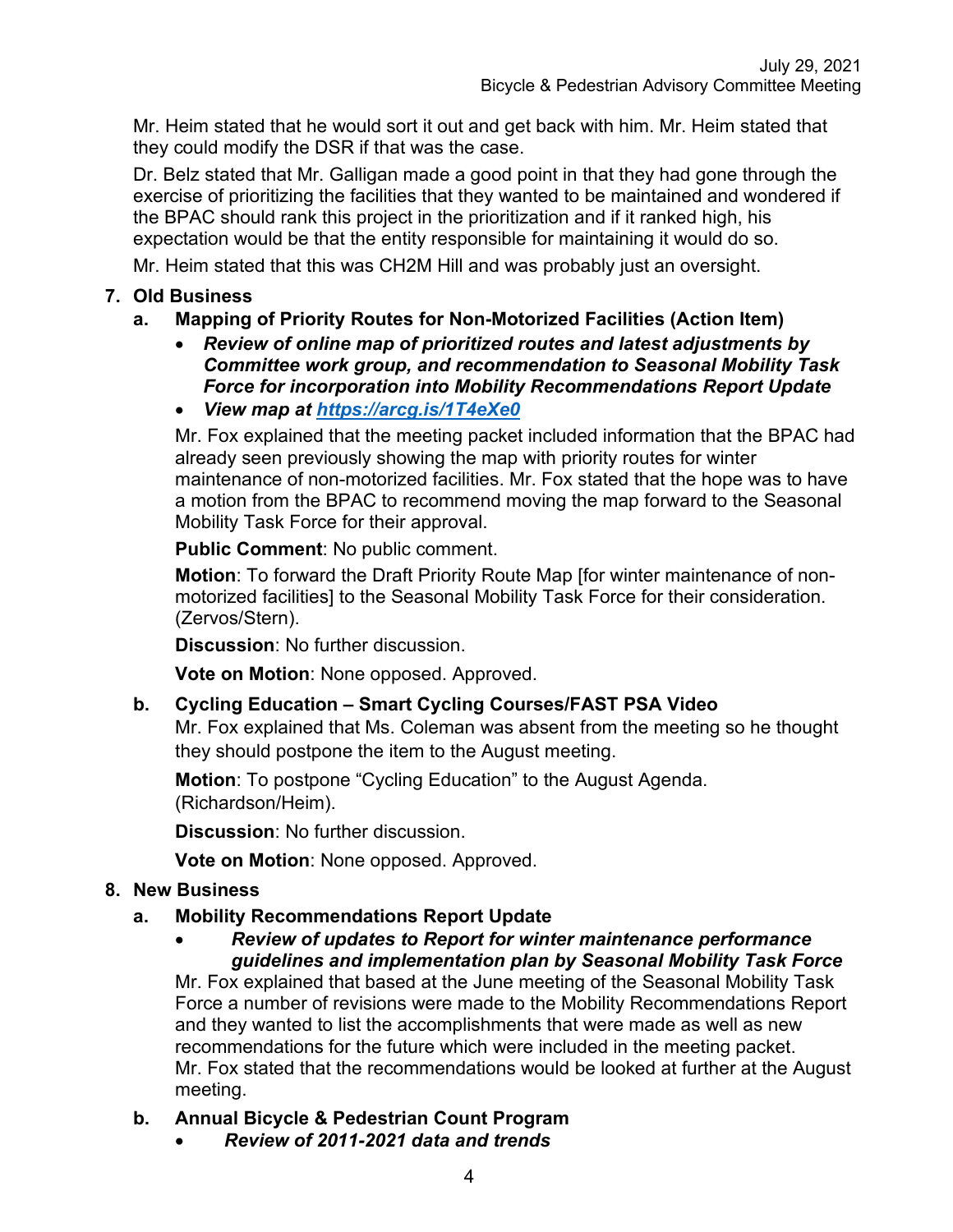Mr. Fox explained that the meeting packet included the data summary for the bike/pedestrian counts for bicyclists who went through intersections during a two-hour time frame from 4-6 p.m. on one day in May from 2011-2021. Mr. Fox stated that the gray areas indicated intersections that were not counted in a particular year. Mr. Fox explained that graphs were created with the data for each individual intersection. Mr. Fox stated that a common theme in 2020 was the increase due to COVID which a spike in the numbers at the different intersections.

#### **c. Nominations to FAST Improvement Program (Action Item)**

#### • *Review and discussion of surface upgrades to Mitchell/Parks, Geist & Farmers Loop paths*

Mr. Fox introduced Peter Stern of BPAC to present and explain and show photos of the paths he thought should be considered for inclusion in the FAST Improvement Program.

Mr. Zervos asked if the other projects shown in the photographs were in competition with the two projects that were being nominated.

Mr. Stern stated that he just took pictures of the various projects to show the damage on some of them.

Mr. Galligan thanked Mr. Stern for taking the path photos and thought it was a great start for an inventory and appreciated all Mr. Stern's work on it. **Public Comment**: No public comment.

**Motion**: To nominate the "Geist Path South Side [Fairbanks Street to Parks Highway]" and "Farmers Loop Path [Taku Drive to Ballaine Road]" to the Fast Improvement Program as new contingency projects. (Stern/Zervos).

**Discussion**: No further discussion.

**Vote on Motion**: None opposed. Approved.

#### **d. July 18th Accident on Johansen Expressway Path**

#### • *Collision between motorbike and bicyclists; consideration of drafting a letter to local law enforcement agencies*

Mr. Fox explained that emails included in the packet were sent by Donna Gardino regarding the accident that resulted in minor injuries, but no citations were issued by law enforcement to any of the parties involved. Mr. Fox stated that they added it to the agenda in case the BPAC wanted to take action or possibly draft a letter to law enforcement.

Dr. Belz explained that he thought this incident was clearly a ticketable offense, the bike was significantly damaged and thought it was a great opportunity for the BPAC to weigh in and share their concerns for the lack of accountability in this incident.

Mr. Zervos stated that they knew that the Troopers would ticket this sort of thing, but he wasn't comfortable without having firsthand information.

Mr. Stern stated that one of the things that they needed to determine was whether it was a roadway and whether law enforcement had the ability to write a ticket since there was nothing in Administrative Code that placed a fine on it and if the motorbike was subject to licensing and registration which depended on the type of road it was on.

Mr. Heim stated that it was on the bike path.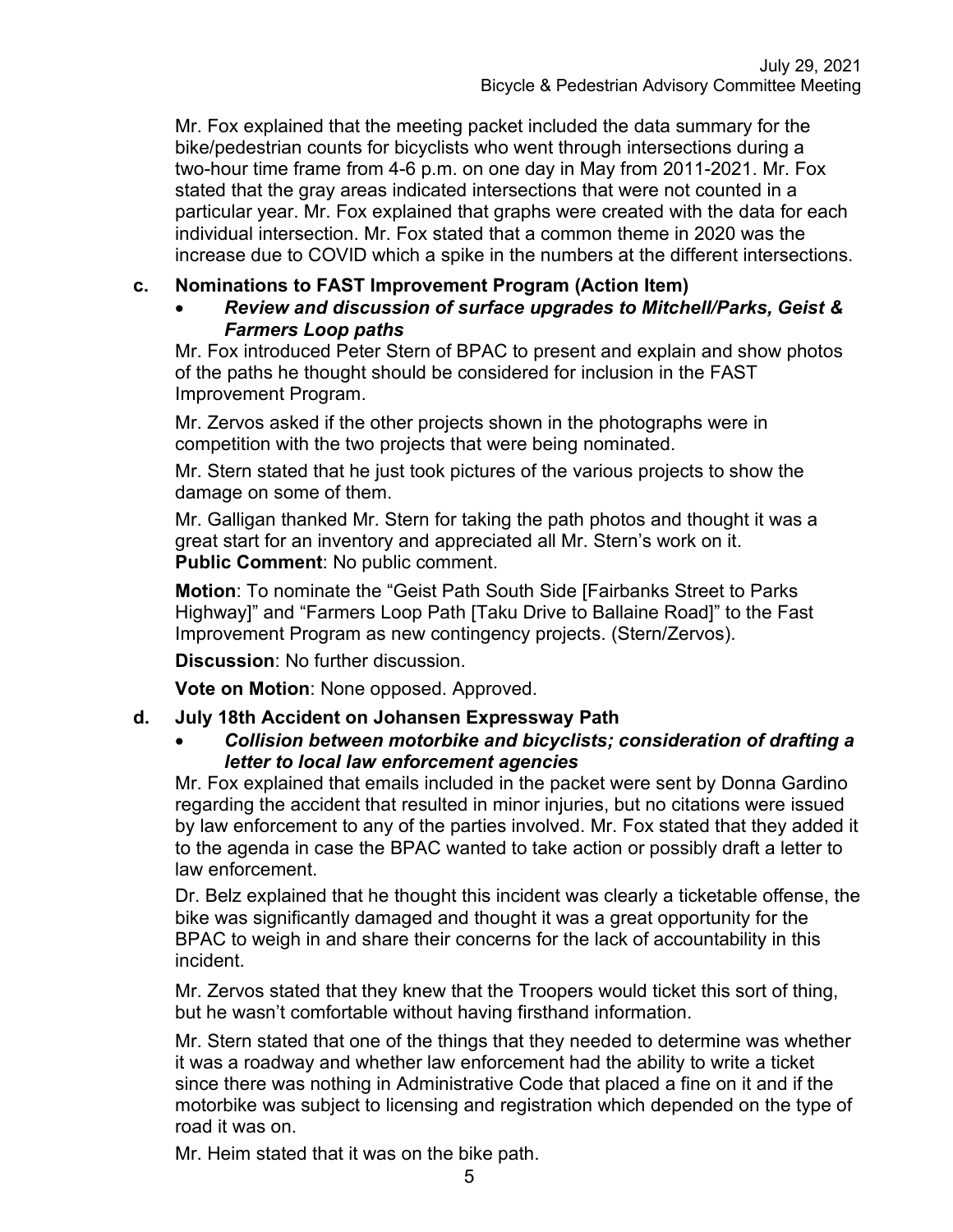Mr. Zervos stated that then it was a ticketable offense and thought it was appropriate to write letter about it but did not know what entity of law enforcement was responsible for it.

Mr. Heim stated that it was on Facebook and happened on July 18<sup>th</sup>.

Mr. Zervos stated that they could ask the Troopers if there was an incident report on it.

Dr. Belz stated that he thought they should ask if there was an incident report from the Troopers on it before they drafted a letter about it.

Mr. Richardson stated that to his thinking it was inside the City limits.

Mr. Heim stated that the limits kind of changed on College Road.

Dr. Belz asked Mr. Fox if he could make a request of the Troopers for a report.

Mr. Fox stated that he would reach out to both the City Police and State Troopers Public Information Officers to find out if it was a City officer or a State Trooper.

Dr. Belz stated that they should ask whether it was an enforceable offense or not and if it was a ticketable offense, it set a dangerous precedent if it was not ticketed.

Mr. Heim stated that he might have been cited but the damage to the bike was a civil matter.

Mr. Zervos agreed with Mr. Heim.

Dr. Belz stated that they would wait until Mr. Fox received a response from law enforcement and could put it on the August agenda.

#### **9. Other Issues**

Mr. Heim explained to Mr. Galligan that he contacted Sarah Schacher of DOT and she confirmed that the language in the DSR was correct, and they were not going to maintain that path in the wintertime unless they got budget increments for it so that statement was probably going to stand.

Mr. Stern stated that he would have another nomination to make at the next meeting so that could be an agenda item. Mr. Stern asked if they should suggest having BPAC make a recommendation about having summer maintenance priorities looked at and prioritized by the Seasonal Mobility Task Force.

Mr. Fox stated that he would bring that up at the next Seasonal Mobility Task Force Meeting and include it on the next agenda. Mr. Fox asked that for clarification that they were talking about sweeping, brush clearing, pothole maintenance and things of that nature when they talked about summer maintenance.

#### **10.Committee Member Comments**

- Mr. Richardson commented that he wasn't sure if the BPAC was the correct entity to pursue it, but the Borough had a requirement that any corner property not have any obstruction between 2.5 feet and 8 ft. above the ground (if you have a hedge) on any corner of the property. Mr. Richardson stated that he had been cited for this because his house had two corners and thought it was excessive and wondered if anyone had any comment on it since he wanted to pursue it himself.
- Dr. Belz stated that he thought there were line of sight requirements at some intersections.
- Dr. Belz commented that there was a detour sign placed directly in the shoulder on Peger Road just before Egan Avenue and thought that it was an interesting